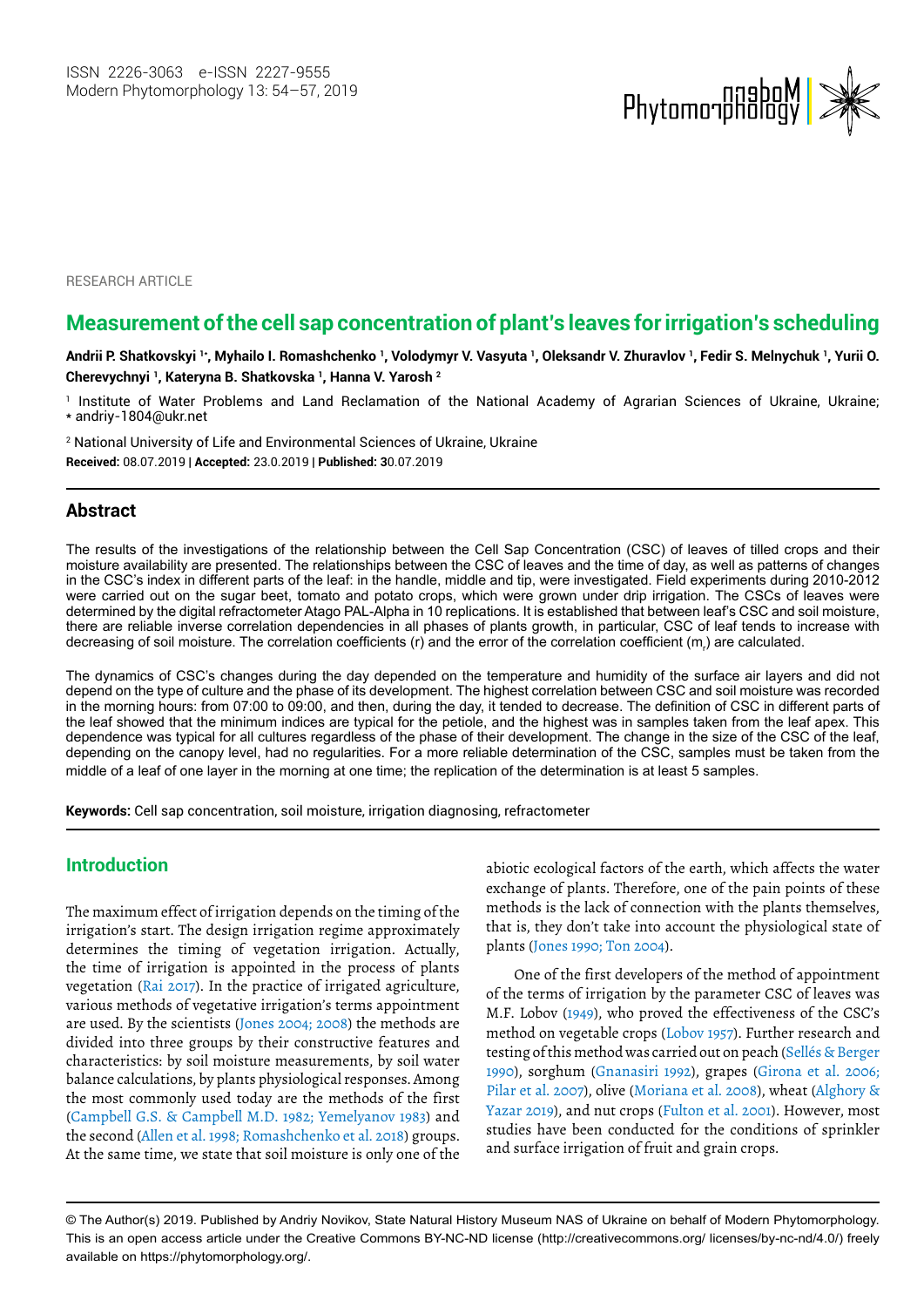#### 55 | Shatkovskyi et al.

Therefore, conduction of the researches aimed at the diagnosing of irrigation by the parameter CSC of the leaves of tilled crops on drip irrigation is relevant.

### **Materials and Methods**

In order to determine the dependencies between soil moisture and CSC of leaves, in 2010-2014, on the areas of the Kamiansk-Dnyprovska Experimental Research Station IWPaLR NAAS, Kamyanka-Dniprovska, Zaporozhye region, Ukraine (47°46' N, 34°42' E), the researches on the cultures of beet sugar and potatoes were conducted.

The soil of the experimental plot-typical chernozem, low-humic, medium loamy, the minimum moisture-holding capacity (MMHC) of 0-60 cm soil's layer is 18.8%, the bulk density is 1.35 g/cm3 . From 2016 to 2018, the researches were carried out on the culture of tomato seedlings on the lands of the Experimental Farm "Brilyvske" IWPLM NAAN, Oleshkivsky district, Kherson region, Ukraine (46°40' N, 33°12' E). The field trials were held on at the dark chestnut, light-loamy soil, the minimum moisture-holding capacity (MMHC) of 0-70 cm soil's layer is 17.4%, the bulk density is 1.5  $g/cm^3$ .

By the research, the method was specified the layer-bylayer determination of soil moisture by the thermostat-weight method (Reynolds 1970) and the parallel determination of CSC of leaves. With this aim, a mature leaf was taken from the second canopy level of the plant. Changes in the CSC index were also determined depending on the time of day and in different parts of the leaf: in the handle, middle and tip. Placement of the experimental plots is systematic, replication is fourfold. The area of cultivated plots-40 m<sup>2</sup>, registration plots-25 m<sup>2</sup>. For accounting and observation, commonly used techniques were used (Ushkarenko et al. 2010). The digital refractometer Atago PAL-Alpha was used for the CSCs of leaves determination (Fig. 1). The number of replications is 10-fold.



**Figure 1.** The digital refractometer Atago PAL-Alpha.

### **Results and Discussion**

Statistical processing of experimental data revealed the existence of significant inverse correlation dependences between CSC of leaves and soil moisture for the main phases of the plant's development (Fig. 2, 3 and 4). Thus, it has been found that the CSC of plant leaves increases with a decreasing in the moisture content of the root layer of the soil. According to averaged data, for volumetric moisture capacity 15.6% (60% of MMHC of soil) CSC of leaves of sugar beet plants by 4.85%, and potatoes–1.90% higher than under the soil moisture content 23.4% (or 90% from MMHC of soil).

In the conditions of soil's volumetric moisture capacity



- the 1st vegetation period (sprouts - the beginning of the formation of root crops);<br>  $\pi$ , the 2nd vegetation period (growth of roots - technical maturity).

**Figure 2.** Dependencies "CSC of leaves-soil moisture" for the main phases of sugar beet development (soil layer-0-60 cm).



the 1st vegetation period (sprouts - budding):

- the 2nd vegetation period (flowering - maturity).





- the 1st vegetation period (planting of seedlings - flowering);  $\frac{1}{2}$  - the 2nd vegetation period (flowering - maturity).

**Figure 4.** Dependencies "CSC of leaves-soil moisture" for the main phases of transplanted tomato's development (soil layer-0-40 cm).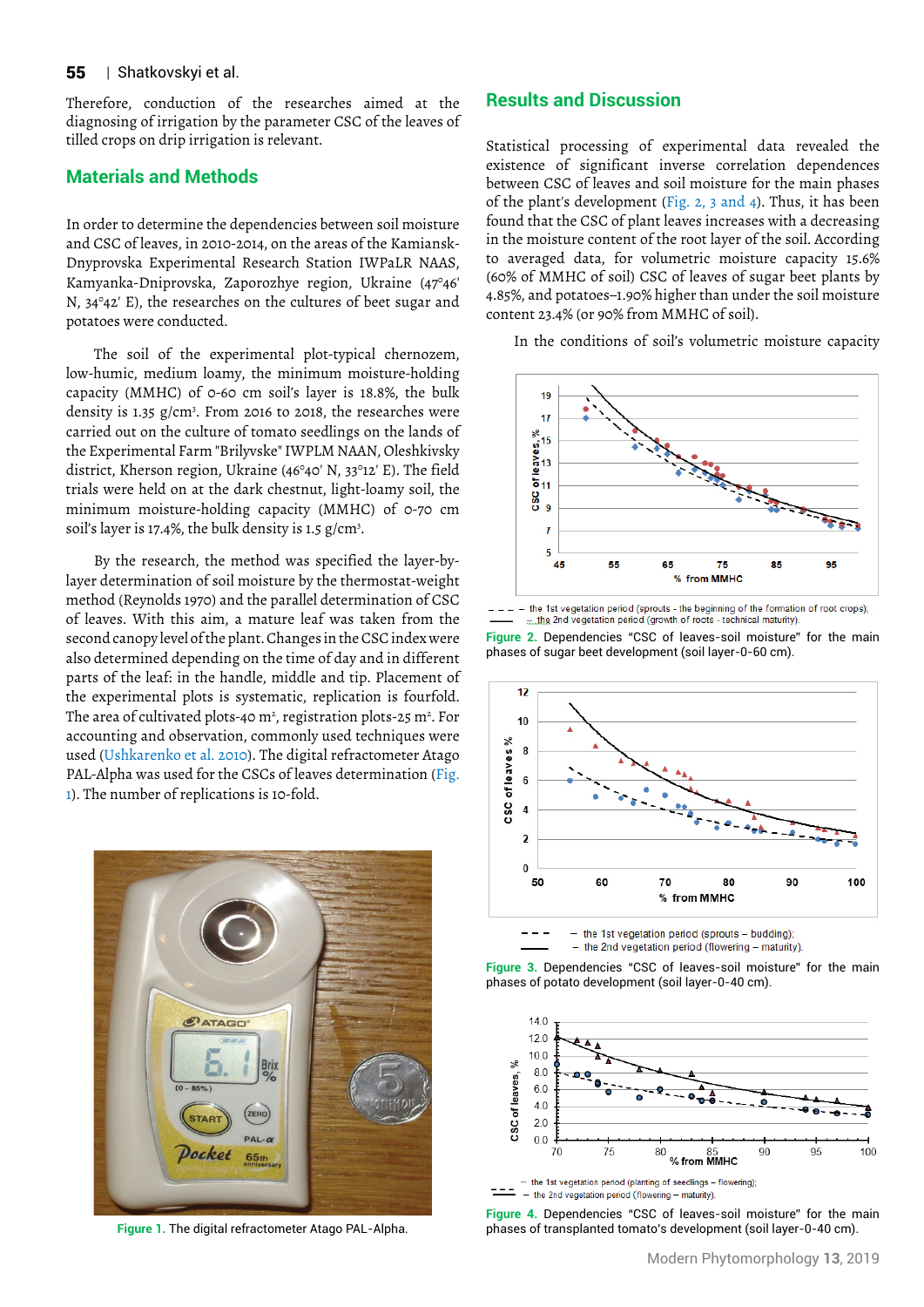18.3% (70% of MMHC of soil) the CSC of leaves of tomato plants is 6.15% higher than under the soil's moisture content of 23.5% (90% of MMHC of soil).

According to the data obtained, the correlation coefficients r and the error of the correlation coefficient  $(m_{_{\rm P}})$ were calculated (Tab. 1).

The result indicated in Tab. 1. shows that the qualitative evaluation of the epidermal section of *Spigelia anthelmia* leaves on the microscopic slide using a microscope shows that a very clear and large cell, straight and rectangular to polygonal cell shape on both abaxial and adaxial epidermis is present. Presence of Anomocytic stomata, the epidermal walls have straight anticlinal walls. The abaxial epidermis as a nonglandular trichome, while trichome is absent on the adaxial

**Table 1.** Correlation dependencies between CSC of leaves and soil moisture under drip irrigation of tilled crops.

| Value of r<br>and m.                     | Pre-irrigation level of soil's moisture, %MMHC |         |            |         |         |         |         |  |  |  |
|------------------------------------------|------------------------------------------------|---------|------------|---------|---------|---------|---------|--|--|--|
|                                          | 60                                             | 65      | 70         | 75      | 80      | 85      | 90      |  |  |  |
| Sugar beet (soil layer 0-60 cm)          |                                                |         |            |         |         |         |         |  |  |  |
| r                                        | $-0.86$                                        | $-0.87$ | $-0.90$    | $-0.90$ | $-0.92$ | $-0.90$ | -0.80   |  |  |  |
| m,                                       | ± 0.06                                         | ± 0.05  | $\pm 0.08$ | ± 0.09  | ± 0.05  | ± 0.02  | ± 0.04  |  |  |  |
| Potato (soil level 0-40 cm)              |                                                |         |            |         |         |         |         |  |  |  |
| r                                        | $-0.82$                                        | $-0.80$ | $-0.85$    | $-0.87$ | $-0.85$ | $-0.80$ | $-0.77$ |  |  |  |
| m,                                       | ± 0.07                                         | ± 0.06  | ± 0.05     | ± 0.01  | ± 0.03  | ± 0.10  | ± 0.11  |  |  |  |
| Tomato transplanted (soil level 0-40 cm) |                                                |         |            |         |         |         |         |  |  |  |
| r                                        | $-0.77$                                        | $-0.72$ | $-0.83$    | $-0.85$ | $-0.83$ | $-0.80$ | $-0.78$ |  |  |  |
| m                                        | ± 0.05                                         | ± 0.05  | ± 0.04     | ± 0.04  | ± 0.06  | ± 0.09  | ± 0.10  |  |  |  |

epidermis. There is the presence of crystals on the abaxial epidermis and absent on the adaxial.

The coefficient k was calculated by the methods of mathematical statistics, by introducing the obtained coefficient into the parabola equation  $(y=k/x)$  we obtain the corresponding value of the CSC of the leaves of the plants at different levels of pre-irrigation moisture of soil (Tab. 2).

To establish the associations between the CSC of the leaves of the plants and the time of day, measurements were performed hourly from 07:00 to 21:00. Observations showed that the lowest values of CSC noted at 7:00 am, and the highest between 13:00 and 15:00. The determined dynamics depended on the temperature and humidity of the surface air layers and did not depend on the type of culture and the phase of its development (Tab. 3).

The highest correlation between CSC and soil moisture was recorded in the morning hours: from 07:00 to 09:00, and then, during the day, it tended to decrease. Therefore, taking this into account, measurements of CSC's indices should be carried out in the morning, at the same time.

The definition of CSC in different parts of the leaf showed that the minimum indices are typical for the petiole, and the highest was in samples taken from the leaf apex. This dependence was typical for all tilled crops regardless of the phase of their development. The change in the value of CSC of leaves depending on the tier of the leaves' location did not have clear regularities. So, for the most reliable determination of CSC, it is necessary to take a sample from the middle part of the leaf of the same canopy level.

**Table 2.** The values of CSC of leaves of tilled crops depending on volumetric soil moisture of medium loamy soil and level of pre-irrigation soil moisture (LPISM).

|                                                         | Κ   | CSC of leaves depending on LPISM |                                 |       |       |       |       |      |  |
|---------------------------------------------------------|-----|----------------------------------|---------------------------------|-------|-------|-------|-------|------|--|
| Phase of development                                    |     | 60%                              | 65%                             | 70%   | 75%   | 80%   | 85%   | 90%  |  |
|                                                         |     |                                  | Sugar beet (soil layer 0-60 cm) |       |       |       |       |      |  |
| sprouts-the beginning of the<br>formation of root crops | 219 | 14.0                             | 12.9                            | 12.0  | 11.2  | 10.5  | 9.9   | 9.4  |  |
| root growth-technical maturity                          | 235 | 15.1                             | 13.9                            | 12.9  | 12.1  | 11.3  | 10.6  | 10.0 |  |
| the average values                                      | 227 | 14.55                            | 13.40                           | 12.45 | 11.65 | 10.90 | 10.25 | 9.70 |  |
| Potato (soil layer 0-40 cm)                             |     |                                  |                                 |       |       |       |       |      |  |
| sprouts-budding                                         | 72  | 4.6                              | 4.3                             | 4.0   | 3.7   | 3.5   | 3.3   | 3.1  |  |
| flowering-maturity                                      | 105 | 6.7                              | 6.2                             | 5.7   | 5.4   | 5.0   | 4.7   | 4.4  |  |
| the average values                                      | 89  | 5.65                             | 5.25                            | 4.85  | 4.55  | 4.25  | 4.00  | 3.75 |  |
| Transplanted tomato (soil layer 0-40 cm)                |     |                                  |                                 |       |       |       |       |      |  |
| planting of seedlings-flowering                         | 69  | $\overline{\phantom{a}}$         | $\overline{\phantom{a}}$        | 9.0   | 6.3   | 5.8   | 4.5   | 4.0  |  |
| flowering-maturity                                      | 95  | $\overline{\phantom{a}}$         | $\overline{\phantom{a}}$        | 12.2  | 10.0  | 8.1   | 6.4   | 5.8  |  |
| the average values                                      | 83  |                                  |                                 | 10.60 | 8.15  | 6.95  | 5.45  | 4.90 |  |

**Table 3.** The dynamics of CSC of the leaves of tilled crops during daylight hours (variant with LPISM 80% of MMHC)\*.

|                                                                       | Hour of a day, hrs./CSC of leaves, % |       |       |       |       |       |       |       |
|-----------------------------------------------------------------------|--------------------------------------|-------|-------|-------|-------|-------|-------|-------|
| Crop                                                                  | 07:00                                | 09:00 | 11:00 | 13:00 | 15:00 | 17:00 | 19:00 | 21:00 |
| Sugar beet                                                            | 11.2                                 | 11.6  | 12.0  | 12.8  | 13.0  | 12.5  | 12.1  | 11.9  |
| Potato                                                                | 3.5                                  | 3.7   | 3.8   | 4.2   | 4.6   | 4.2   | 4.1   | 3.8   |
| Transplanted tomato                                                   | 5.6                                  | 5.9   | 6.1   | 6.7   | 7.4   | 6.7   | 6.6   | 6.1   |
| *Notice. CSC's parameters were adjusted to the temperature of +18 °C. |                                      |       |       |       |       |       |       |       |

Modern Phytomorphology **13**, 2019